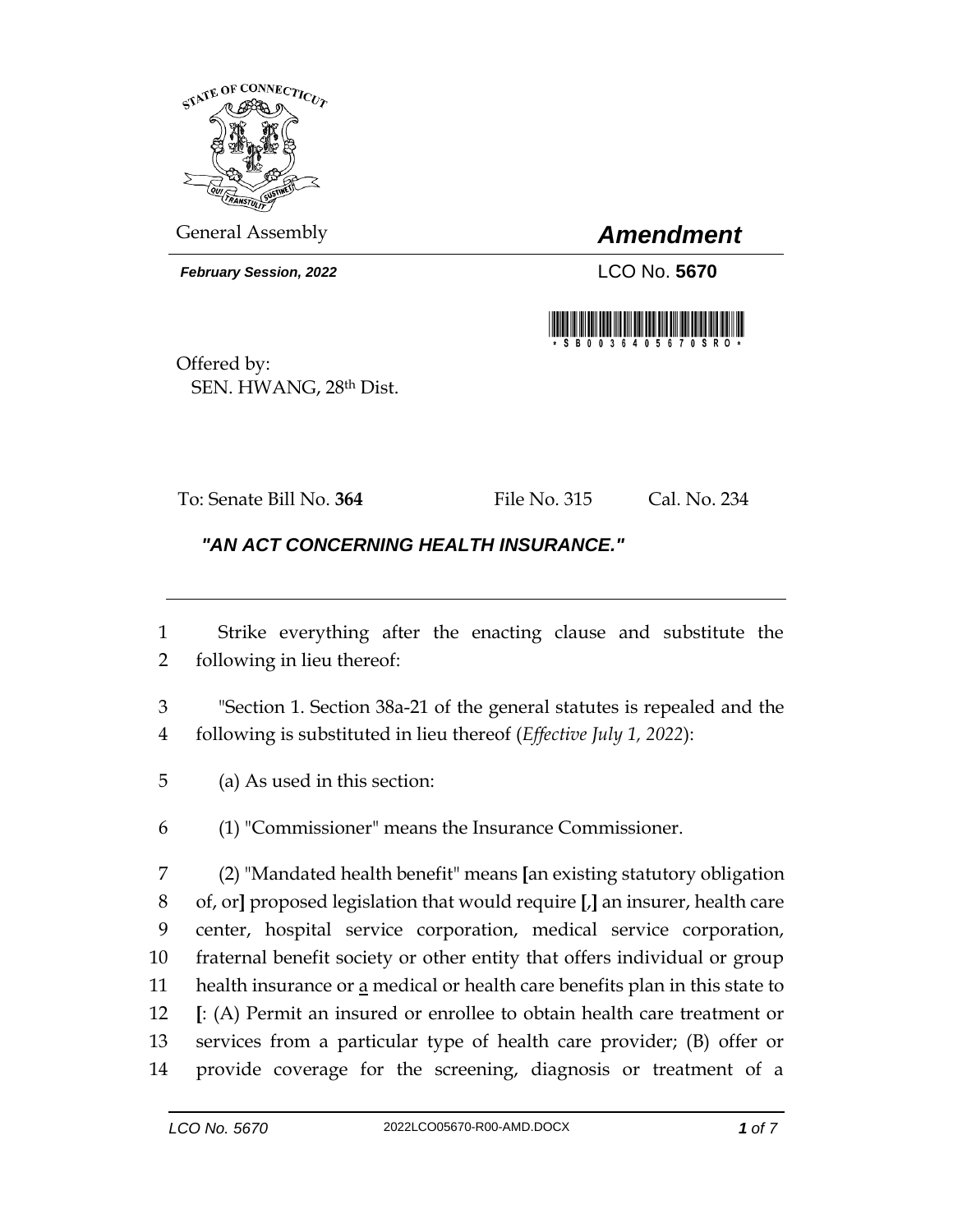particular disease or condition; or (C)**]** offer or provide coverage for a particular type of health care treatment or service, or for medical equipment, medical supplies or drugs used in connection with a health care treatment or service. **[**"Mandated health benefit" includes any proposed legislation to expand or repeal an existing statutory obligation relating to health insurance coverage or medical benefits.**]**

 (b) (1) There is established within the Insurance Department a health benefit review program for the review and evaluation of any mandated health benefit that is requested by the joint standing committee of the General Assembly having cognizance of matters relating to insurance. Such program shall be funded by the Insurance Fund established under section 38a-52a. The commissioner shall be authorized to make assessments in a manner consistent with the provisions of chapter 698 for the costs of carrying out the requirements of this section. Such assessments shall be in addition to any other taxes, fees and moneys otherwise payable to the state. The commissioner shall deposit all payments made under this section with the State Treasurer. The moneys deposited shall be credited to the Insurance Fund and shall be accounted for as expenses recovered from insurance companies. Such moneys shall be expended by the commissioner to carry out the provisions of this section and section 2 of public act 09-179.

 (2) The commissioner **[**shall**]** may contract with The University of Connecticut Center for Public Health and Health Policy or an actuarial 38 accounting firm to conduct any mandated health benefit review requested pursuant to subsection (c) of this section. The director of said center may engage the services of an actuary, quality improvement clearinghouse, health policy research organization or any other independent expert, and may engage or consult with any dean, faculty or other personnel said director deems appropriate within The University of Connecticut schools and colleges, including, but not limited to, The University of Connecticut (A) School of Business, (B) School of Dental Medicine, (C) School of Law, (D) School of Medicine, and (E) School of Pharmacy.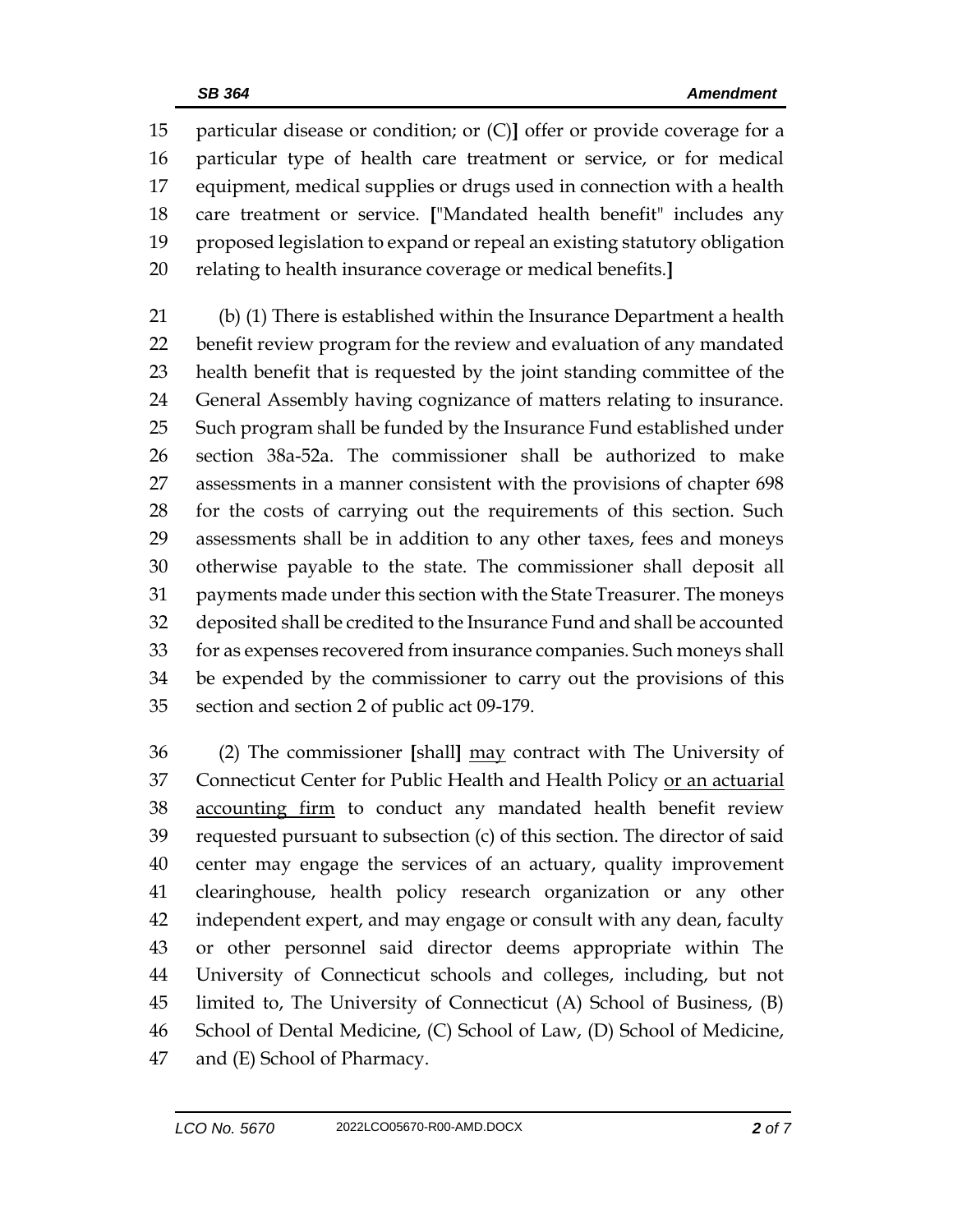**[**(c) Not later than August first of each year, the joint standing committee of the General Assembly having cognizance of matters relating to insurance shall submit to the commissioner a list of any mandated health benefits for which said committee is requesting a review. Not later than January first of the succeeding year, the commissioner shall submit a report, in accordance with section 11-4a, of the findings of such review and the information set forth in subsection (d) of this section. (d) The review report shall include at least the following, to the extent information is available: (1) The social impact of mandating the benefit, including:**]** (c) During a regular session of the General Assembly, the joint standing committee of the General Assembly having cognizance of 61 matters relating to insurance may, upon a majority vote of its members, require the commissioner to conduct one review of not more than five mandated health benefits. The committee shall submit to the commissioner a list of the mandated health benefits to be reviewed. (d) Not later than January first of the first calendar year following a request for review made under subsection (c) of this section, the commissioner shall submit a mandated health benefit review report, in accordance with section 11-4a, to the joint standing committees of the General Assembly having cognizance of matters relating to insurance 70 and public health. Such report shall include an evaluation of the quality and cost impacts of mandating the benefit, including: **[**(A)**]** (1) The extent to which the treatment, service or equipment, supplies or drugs, as applicable, is utilized by a significant portion of the population; **[**(B)**]** (2) The extent to which the treatment, service or equipment, supplies or drugs, as applicable, is currently available to the population,

 including, but not limited to, coverage under Medicare, or through public programs administered by charities, public schools, the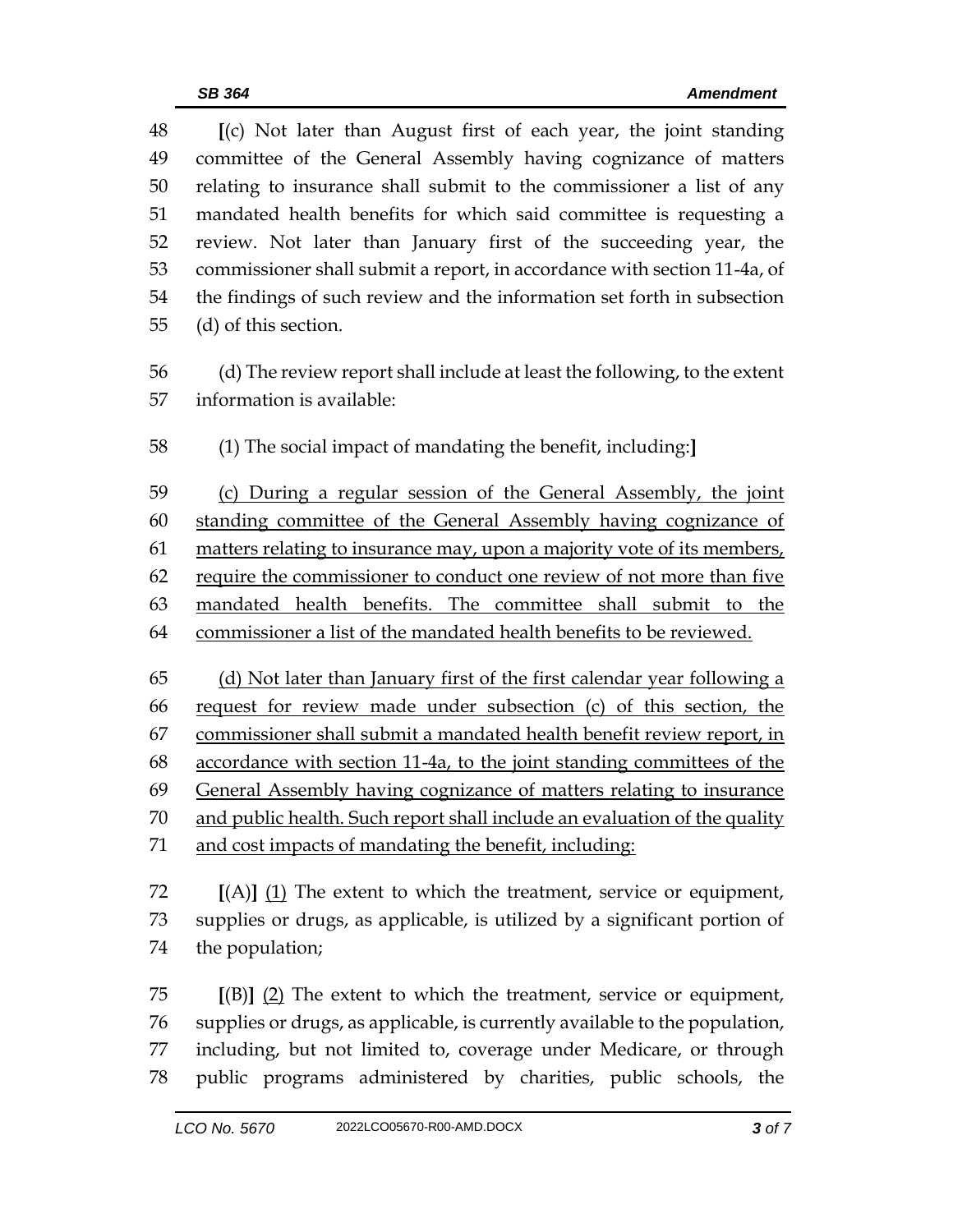| 79  | Department of Public Health, municipal health departments or health        |
|-----|----------------------------------------------------------------------------|
| 80  | districts or the Department of Social Services;                            |
| 81  | $[(C)]$ (3) The extent to which insurance coverage is already available    |
| 82  | for the treatment, service or equipment, supplies or drugs, as applicable; |
| 83  | [(D) If the coverage is not generally available, the extent to which       |
| 84  | such lack of coverage results in persons being unable to obtain necessary  |
| 85  | health care treatment;                                                     |
| 86  | (E) If the coverage is not generally available, the extent to which such   |
| 87  | lack of coverage results in unreasonable financial hardships on those      |
| 88  | persons needing treatment;                                                 |
| 89  | (F) The level of public demand and the level of demand from                |
| 90  | providers for the treatment, service or equipment, supplies or drugs, as   |
| 91  | applicable;                                                                |
| 92  | (G) The level of public demand and the level of demand from                |
| 93  | providers for insurance coverage for the treatment, service or             |
| 94  | equipment, supplies or drugs, as applicable;                               |
| 95  | (H) The likelihood of achieving the objectives of meeting a consumer       |
| 96  | need as evidenced by the experience of other states;                       |
| 97  | (I) The relevant findings of state agencies or other appropriate public    |
| 98  | organizations relating to the social impact of the mandated health         |
| 99  | benefit;                                                                   |
| 100 | (J) The alternatives to meeting the identified need, including, but not    |
| 101 | limited to, other treatments, methods or procedures;                       |
| 102 | (K) Whether the benefit is a medical or a broader social need and          |
| 103 | whether it is consistent with the role of health insurance and the concept |
| 104 | of managed care;                                                           |
| 105 | (L) The potential social implications of the coverage with respect to      |
| 106 | the direct or specific creation of a comparable mandated benefit for       |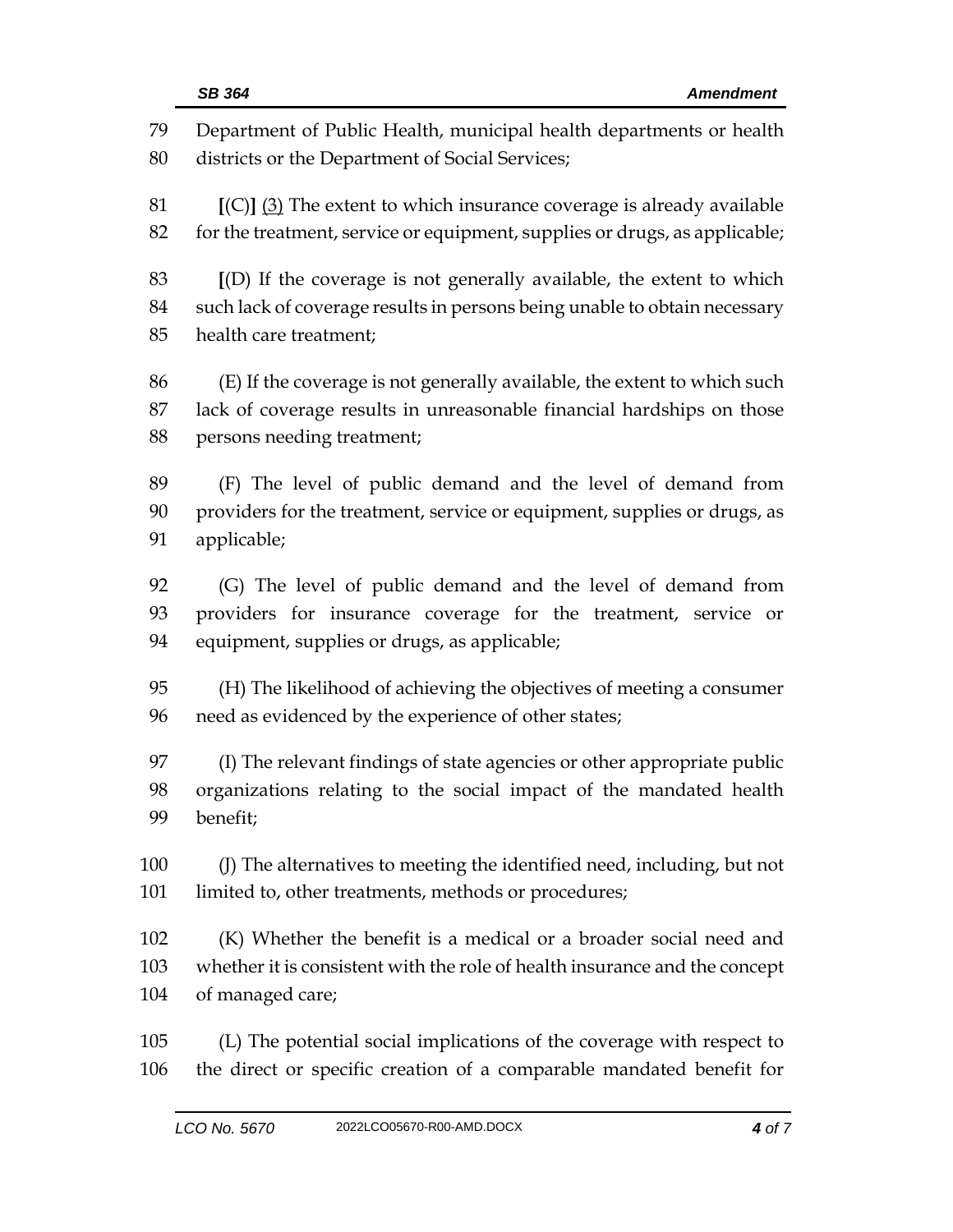| 107 | similar diseases, illnesses or conditions;                                                                                                         |  |
|-----|----------------------------------------------------------------------------------------------------------------------------------------------------|--|
| 108 | (M) The impact of the benefit on the availability of other benefits                                                                                |  |
| 109 | currently offered;                                                                                                                                 |  |
| 110 |                                                                                                                                                    |  |
| 111 | (N) The impact of the benefit as it relates to employers shifting to self-<br>insured plans and the extent to which the benefit is currently being |  |
| 112 | offered by employers with self-insured plans;]                                                                                                     |  |
| 113 | $[O]$ $(4)$ The impact of making the benefit applicable to the state                                                                               |  |
| 114 | employee health insurance or health benefits plan; [and]                                                                                           |  |
| 115 | $[(P)]$ (5) The extent to which credible scientific evidence published in                                                                          |  |
| 116 | peer-reviewed medical literature generally recognized by the relevant                                                                              |  |
| 117 | medical community determines the treatment, service or equipment,                                                                                  |  |
| 118 | supplies or drugs, as applicable, to be safe and effective; [and]                                                                                  |  |
| 119 | [(2) The financial impact of mandating the benefit, including:]                                                                                    |  |
| 120 | $[(A)]$ (6) The extent to which the mandated health benefit may                                                                                    |  |
| 121 | increase or decrease the cost of the treatment, service or equipment,                                                                              |  |
| 122 | supplies or drugs, as applicable, over the next five years;                                                                                        |  |
| 123 | $[(B)]$ (7) The extent to which the mandated health benefit may                                                                                    |  |
| 124 | increase the appropriate or inappropriate use of the treatment, service                                                                            |  |
| 125 | or equipment, supplies or drugs, as applicable, over the next five years;                                                                          |  |
| 126 | $[(C)]$ $(8)$ The extent to which the mandated health benefit may serve                                                                            |  |
| 127 | as an alternative for more expensive or less expensive treatment, service                                                                          |  |
| 128 | or equipment, supplies or drugs, as applicable;                                                                                                    |  |
| 129 | $[(D)]$ $(9)$ The methods that will be implemented to manage the                                                                                   |  |
| 130 | utilization and costs of the mandated health benefit;                                                                                              |  |
| 131 | $[(E)]$ (10) The extent to which insurance coverage for the treatment,                                                                             |  |
| 132 | service or equipment, supplies or drugs, as applicable, may be                                                                                     |  |
| 133 | reasonably expected to increase or decrease the insurance premiums                                                                                 |  |
| 134 | and administrative expenses for policyholders;                                                                                                     |  |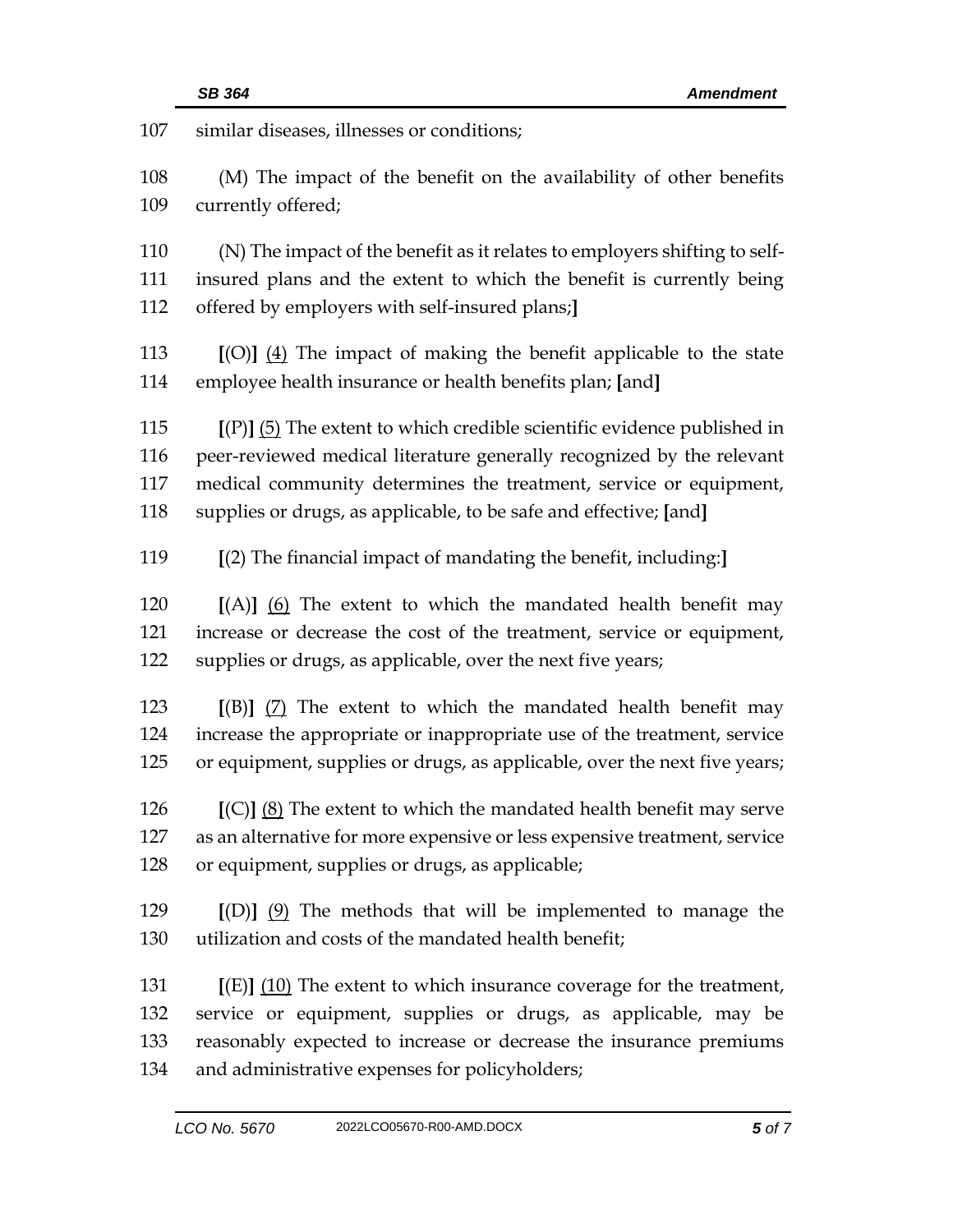**[**(F)**]** (11) The extent to which the treatment, service or equipment, supplies or drugs, as applicable, is more or less expensive than an existing treatment, service or equipment, supplies or drugs, as applicable, that is determined to be equally safe and effective by credible scientific evidence published in peer-reviewed medical literature generally recognized by the relevant medical community;

 **[**(G)**]** (12) The impact of insurance coverage for the treatment, service or equipment, supplies or drugs, as applicable, on the total cost of health care, including potential benefits or savings to insurers and employers resulting from prevention or early detection of disease or illness related to such coverage;

 **[**(H)**]** (13) The impact of the mandated health care benefit on the cost of health care for small employers, as defined in section 38a-564, and for employers other than small employers; and

 **[**(I)**]** (14) The impact of the mandated health benefit on cost-shifting between private and public payors of health care coverage and on the overall cost of the health care delivery system in the state.

 (e) The joint standing committees of the General Assembly having cognizance of matters relating to insurance and public health shall conduct a joint informational hearing following their receipt of a mandated health benefit review report submitted by the commissioner pursuant to subsection (d) of this section. The commissioner shall attend and be available for questions from the members of the committees at such hearing. On and after January 1, 2023, the General Assembly shall 159 not enact legislation to establish a mandated health benefit unless (1) such benefit has been the subject of a report and an informational hearing as provided in this section, or (2) upon a two-thirds vote of the 162 members of the joint standing committee of the General Assembly having cognizance of matters relating to insurance."

This act shall take effect as follows and shall amend the following sections: